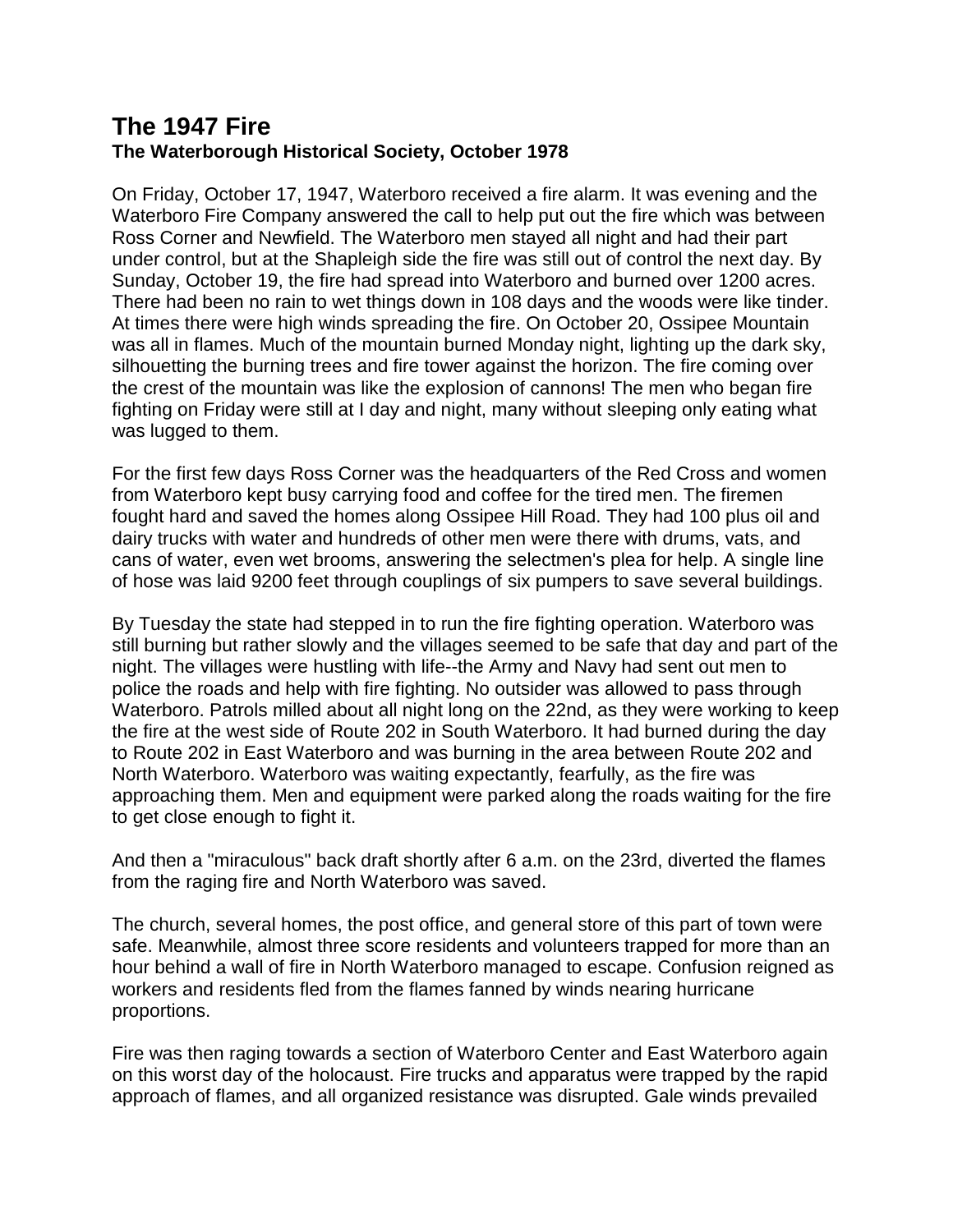all day long on this Thursday the 23rd, and families fled their homes and volunteers and professional workers battled grimly for the life of the town and nothing puny men could do would hold this forest fire in check.

About noon of this day the fire jumped the road on Route 202 in South Waterboro and swept along the road. The greatest part of South Waterboro was lost, as 58 homes were leveled in the flames. The fire traveled along the roadways, going up the side roads, gobbling up the houses, with the people having only a brief warning to escape with their lives. It had been thought that the fire line would hold at Route 202.

By this time the Red Cross headquarters had been set up in the Grange Hall at South Waterboro. A great deal of food was there and men were sleeping on the floors. They were too tired to eat. Then the Grange Hall was evacuated and the Red Cross moved away as the fire was moving in on both sides of it. There was an exodus from Waterboro one car behind the next, each filled to the brim with belongings and people, headed out the lower end of town. Fire was all around them, coming closer and closer to the homes, with no fire equipment in sight and no one there to fight it. There seems to be no explanation for the lack of firemen and equipment in South Waterboro at the time. So it was Thursday, October 23, the most fatal day. Austin H. Wilkins, Maine's supervisor of forest fire control at that time, gave this graphic description of the happenings:

"It was (an) awesome sight to see the solid walls of roaring fire sweeping over the mountain and across level areas, consuming everything in their path. The smoke hung so thick and heavy for days over the area that it was difficult at times to determine just how near or how far away the fires were. The sun did not penetrate through the thick wall of smoke for over 10 days. Men using trucks, cars, and bulldozers had to use their headlights as much in the daytime as at night." The sound of the rushing fires, sometimes on fronts several miles long, was described as a continuous frightening roar.

Francisia Hamilton of this town writes: "The post master had 57 families to whom he delivered mail on his route and there are only 12 families left. Helen Powell's house went about 5 p.m. (on Thursday the 23rd), and in it she had stored all the lovely rugs that she made through the years, usually she stores them at Watkins in Portland. Dr. Brooks place went, and the new apple storage place Henry Brock had built and all the thousands of apple trees. Tom Wallace's antique house and Bullard's. The fire went down to Goodwin's Mills but spared the homes of that town. Waterboro Center was spared and the YWCA buildings and all that pat of the lake still stands as it was (the southern end of the lake.) All the cottages on the other side (NW) of the lake went and the fire jumped the lake and took all the cottages up to the point..... They saved the houses along the Old Corner Road. From the cemetery down, it burned on both sides until you come to the Freeman Smith house. Then it took the lower end of the village (South Waterboro) from Carrie Libby's Town leaving two houses on that side (Route 202), Bernice Field's and the Smith house and two opposite it, Linwood Rollins and Malcolm Smith's. Took everything from the four corners on up. Took the box shop.